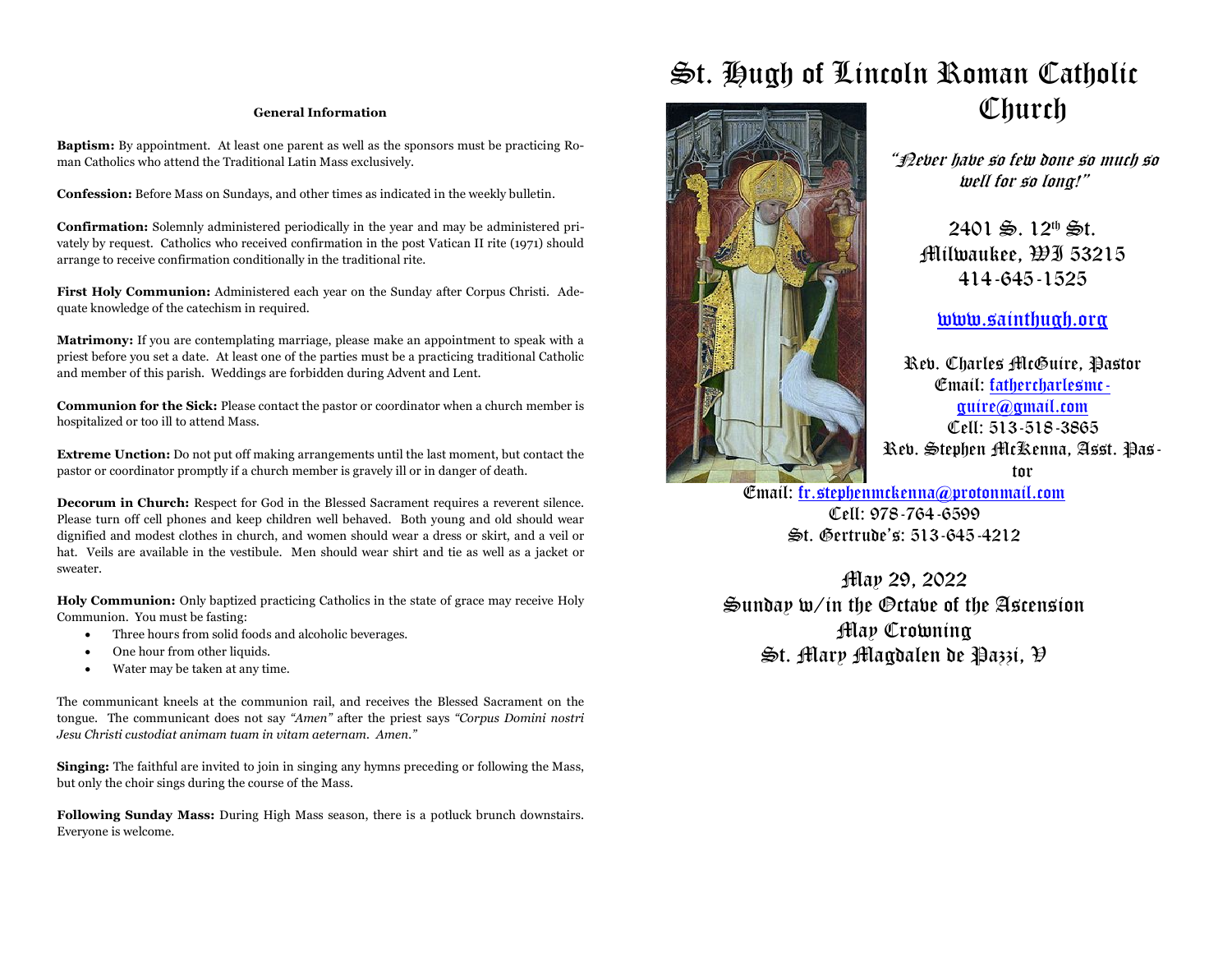### $\angle$  Announcements  $\angle$

**First Friday & Saturday:** Please note a special schedule this weekend for First Friday and Saturday. There will be NO Mass on Friday evening. Though Saturday is the Vigil of Pentecost, don't forget your First Saturday devotions and Communion of Reparation!

**Vigil of Pentecost:** Saturday, June 4<sup>th</sup>, the Vigil of Pentecost, is a day of *fast and partial abstinence***.** You are invited to the beautiful Vigil of Pentecost Mass. The Vigil begins at 9:00 AM. Those who assist at the Vigil and Mass may consider themselves as dispensed from the fast, but all must eat meat only once, at the principal meal.

**Pentecost Sunday:** Benediction of the Blessed Sacrament will take place after the High Mass. The Blessing of Religious Articles will be available only after the Low Mass due to shortness of time between Masses.

**Easter Duty:** Trinity Sunday, two weeks from today, is the last day on which to fulfill your Easter Duty of a worthy Holy Communion. Those who neglect this duty are no longer Catholics in good standing and sin mortally. Pray and offer sacrifices these next two weeks for all to make a good Confession and Communion.

**First Holy Communion** is scheduled for the Solemnity of Corpus Christi on Sunday, June 19th. Testing and first Confessions will be done on Saturday, June 11th. Please contact Bp. McGuire if you have a child who is of First Communion age.

#### &**Set Your Missal:**

Pentecost. Preface of Pentecost. Proper Communicantes & Hanc Igitur.

### **Collection Totals:**

5/22: High Mass: 64 souls, \$1,063; Low Mass: 25 souls, \$510 Ascension: High Mass: 48 souls, \$356; Low Mass: 32 souls, \$255

' **The Sanctuary Lamp** will burn this week for the following Intention: **Fr. Lehtoranta (Keith & Linda Kimpel)**

### Altar Servers' Schedule

**Saturday, June 4:** MC: Andrew & Brian Kimpel, TH: Peter Mueller, ACs: David & Timothy Sandberg, CB: Andrew Sandberg, TBs: Elias & Bennett Larson, Dominic & Christopher Scheeler

**Sunday, June 5:** *High Mass:* MC: David Sandberg, TH: Timothy Sandberg, ACs: Andrew Sandberg, Andrew Kimpel, CB: Dominic Scheeler, TBs: Elias & Bennett Larson, Dominic & Christopher Scheeler, Usher: Tony Tobias; *Low Mass:* Brian Kimpel, Usher: Jeff Kimpel

### This Week's Schedule

| Mon | 5/30/22           | <b>Within the Octave</b><br>St. Felix, PM<br><b>St. Joan of Arc</b><br><b>St. Ferdinand, King</b><br><b>Memorial Day</b>                                                                                                                         |
|-----|-------------------|--------------------------------------------------------------------------------------------------------------------------------------------------------------------------------------------------------------------------------------------------|
| Tue | 5/31/22           | <b>Queenship of Mary</b><br>St. Petronilla, V                                                                                                                                                                                                    |
| Wed | 6/1/22            | St. Angela Merici, V                                                                                                                                                                                                                             |
| Thu | 6/2/22            | <b>Octave Day of the Ascension</b><br>Ss. Marcellinus & Companions, Mm<br><b>First Thursday - Pray for Priests</b>                                                                                                                               |
|     | 6:30 PM           | Holy Hour For Our Priests                                                                                                                                                                                                                        |
| Fri | 6/3/22            | <b>First Friday</b><br><b>Friday after Octave of Ascension</b>                                                                                                                                                                                   |
| Sat | 6/4/22<br>9:00 AM | <b>Vigil of Pentecost</b><br><b>First Saturday</b><br>St. Francis Caracciolo, C<br><b>Fast/Partial Abstinence</b><br>Prophecies, Blessing of Font, Litany of Saints,<br>High Mass Temporal & Eternal Good of Ms.<br>Christina Karapin (M.A.T.H.) |
| Sun | 6/5/22            | <b>Sunday w/in the Octave</b><br>St. Mary Magdalen de Pazzi, V                                                                                                                                                                                   |
|     | 8:00 AM           | Confessions, Rosary                                                                                                                                                                                                                              |
|     | 8:45 AM           | High Mass The Temporal & Eternal Good of<br>Mrs. Nanette Daigle (M.A.T.H.)<br>Benediction                                                                                                                                                        |
|     | 10:45 AM          | Confessions, Rosary                                                                                                                                                                                                                              |
|     | 11:15 AM          | Low Mass People of St. Hugh of Lincoln                                                                                                                                                                                                           |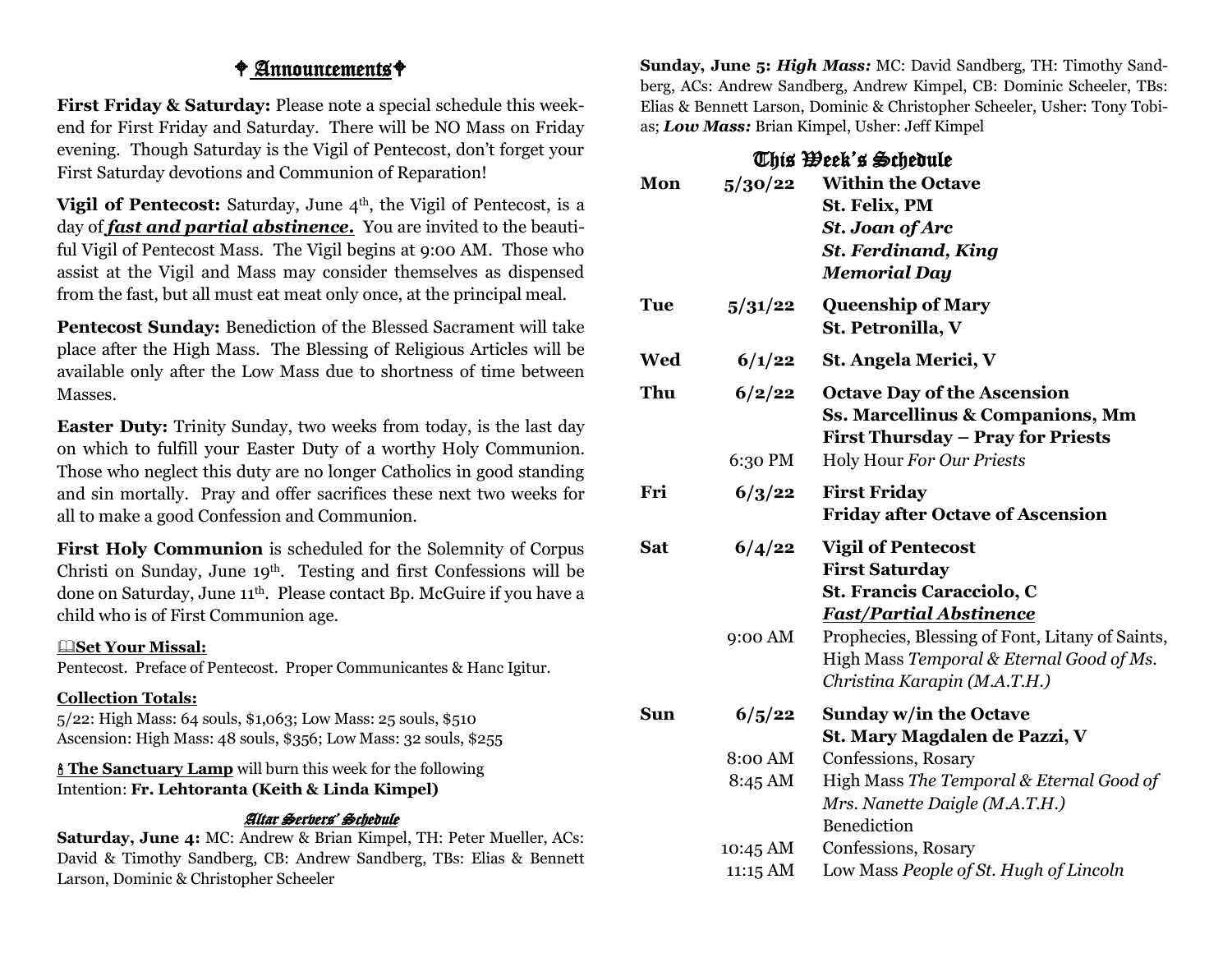## The Crown of Twelve Stars

 We may be sure that never is Mary invoked in vain. An appeal to her is always rewarded, and is far more efficacious than an appeal to any other saint. This was revealed to a Dominican saint by the Mother of God herself; he has left it in writing for our benefit:

- 1. "What Mary asks of God she invariably obtains.
- 2. "God withholds His mercy from no one for whom Mary prays.
- 3. "The world would long since have been destroyed had not Mary upheld it by her intercession.
- 4. "The love of Mary for sinners is greater than that of any one human being for another.
- 5. "Such is the love of Mary for sinners that, did God permit, she would be willing to make atonement for each one by daily bearing all the sufferings of the world.
- 6. "The least service shown to Mary, were it merely the recital of the Angelic Salutation, is worth more than an act a thousandfold greater performed in honor of one of the other saints.
- 7. "A single *Ave Maria* is of more value than any temporal gift of body or soul, of life or death.
- 8. "As the firmament of heaven surpasses all the stars in magnitude, so does the loving-kindness of Mary surpass that of all the saints.
- 9. "As the sun exceeds in its beneficent action all the other orbs, so does the assistance Mary renders us exceed that of all the other saints.
- 10. "The veneration shown to Mary rejoices all the blessed.
- 11. "The veneration paid to the saints may be compared to silver; that which is paid to Mary may be compared to gold; that which is paid to Christ, to precious gems; while that which is paid to the Holy Trinity is like all the stars in splendor.
- 12. "Never does a day pass without some souls being rescued from purgatory by Mary."

 These twelve privileges or graces are **the crown of twelve**  stars which St. John saw encircling Our Lady's head. He who

ponders them well cannot fail to feel himself irresistibly drawn to the service and veneration of Mary. Who would not gladly say a Hail Mary in her honor when he hears that she herself declares this short prayer to be worth more than any gift of body or soul? Who would not rejoice to enroll himself in her service when he is told that what he does for her is of far greater value than what is done for any other saint? Let us serve her, then, with zeal and fervor, especially by hearing Mass, and offering to her the sacrifice of her dear Son. For every time Mass is said Jesus is born anew in a mystic manner, and Mary's high dignity as His Mother is renewed.

## Our Queen and Mother

I like to think of the sunny sky As Our Lady's mantle blue, Circling this dull, cold earth of ours With a lovely azure hue; Chasing the lurking shadows away, Flooding the world with light, So our Mother cheers and protects us Through life's dark and gloomy night.

When the sun goes down, and sky is lit With a shimmering, starry sheen, I think of it then as the jeweled crown Worn by our Heavenly Queen. Priceless and rare are the gems she wears – Gems of virtue bright – Shining forth for her children to see, With a clear and radiant light.

-J.M.

## Preparation for Pentecost

1. We should withdraw, after the example of the Blessed Virgin and the apostles, to some solitary place, or at least avoid interaction with others as much as possible; speak but little, and apply ourselves to earnest and persevering prayer; for in solitude, God speaks to man.